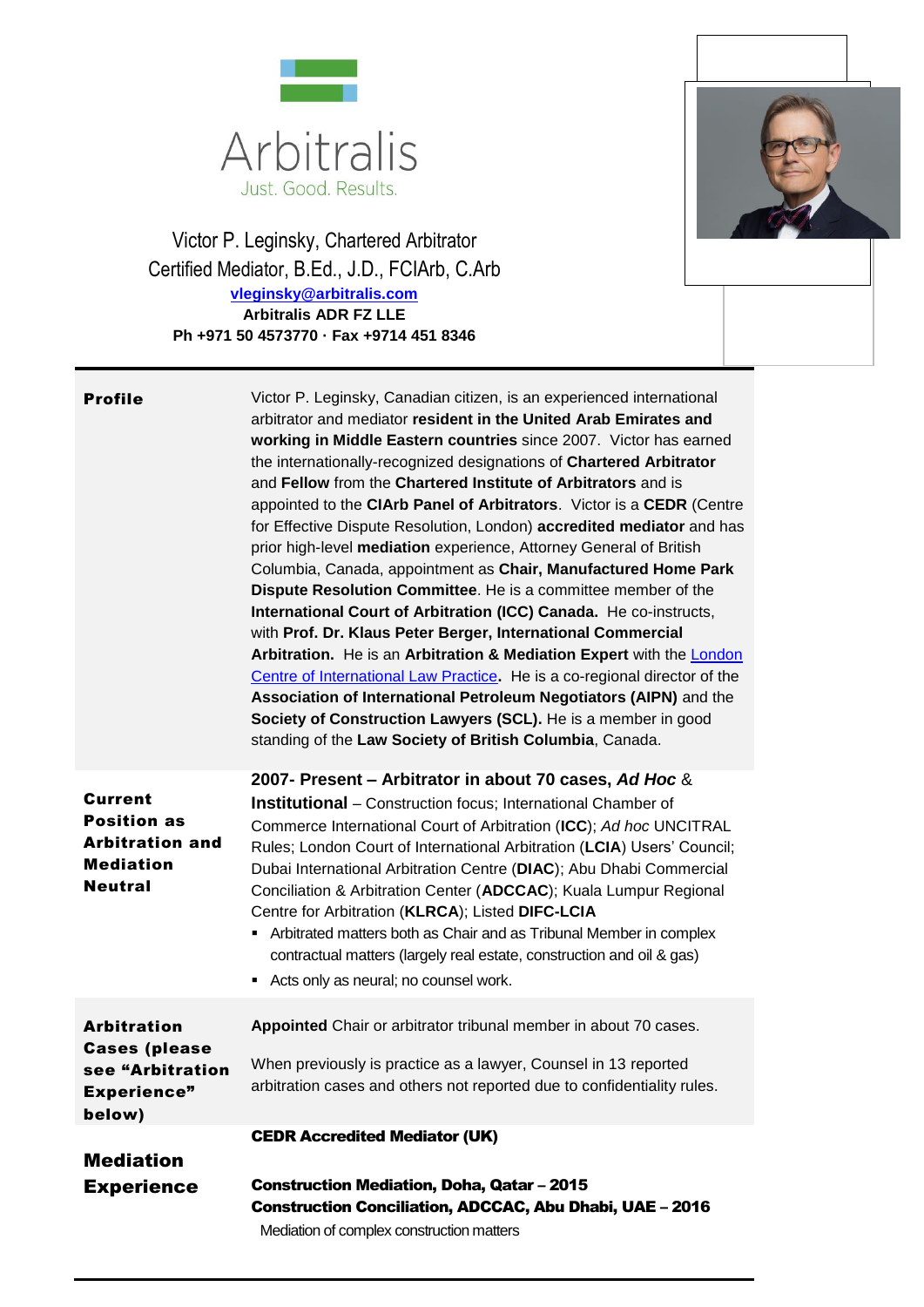|                                            | <b>RICS Mediator Assessor</b>                                                                                                                                                            |
|--------------------------------------------|------------------------------------------------------------------------------------------------------------------------------------------------------------------------------------------|
| <b>Mediation</b><br><b>Experience</b>      | On-going assessment of Mediators for the Royal Institution of Chartered<br>Surveyors, UK for accreditation through their mediation programme.                                            |
| (continued)                                | <b>Chair, Manufactured Home Park Dispute Resolution</b>                                                                                                                                  |
|                                            | Committee<br>1998-2002 Government of British Columbia Canada                                                                                                                             |
|                                            | Chair of a government mediation programme in the housing sector.                                                                                                                         |
| <b>ADR</b>                                 | <b>Course Director, Chartered Institute of Arbitrators</b>                                                                                                                               |
| <b>Teaching</b>                            | <b>Tutor/Instructor, RICS Arbitration Course</b>                                                                                                                                         |
| <b>Experience</b>                          | Frequent Conference/ Seminar Speaker in Europe, Middle East<br>and Asia on matters related to Arbitration and Mediation                                                                  |
| <b>Prior Relevant</b><br><b>Experience</b> | 1995-2007<br>Vancouver, British Columbia, Canada<br>Lawyer<br><b>Practice of Law and Arbitration</b><br>• Practiced as both Barrister and Solicitor.                                     |
|                                            | • Counsel in arbitrations, admin hearings & court for corporate clients.                                                                                                                 |
|                                            | Canada Labour Relations Board<br>1994-1995<br>Canada                                                                                                                                     |
|                                            | <b>Tribunal In-house Counsel</b>                                                                                                                                                         |
|                                            | • Counsel to a senior governmental board responsible to resolve national<br>disputes in various sectors including air, rail and marine transportation.                                   |
|                                            | • Conducting cases before Federal Court of Appeal on behalf of the Board.                                                                                                                |
|                                            | 1984-1994<br>Lawyer & Arbitrator, Edmonton, Alberta, Canada<br><b>Practice of Law and Arbitration</b><br>■ Practiced as both Barrister and Solicitor.                                    |
|                                            | • Counsel in arbitrations, admin hearings & court for unions and private<br>clients.<br>Arbitrator on more than 20 cases.                                                                |
|                                            |                                                                                                                                                                                          |
| <b>Academic</b>                            | 1971-1975<br>University of Alberta<br>Edmonton, Canada.<br><b>Bachelor of Education (B.Ed.).</b>                                                                                         |
|                                            | University of Alberta<br>Edmonton, Canada<br>1979-1982                                                                                                                                   |
|                                            | • J.D., or "Juris Doctor" degree                                                                                                                                                         |
|                                            | <b>Member in good standing, Law Society British Columbia</b>                                                                                                                             |
| Contact                                    | Email: vleginsky@arbitralis.com<br>Mobile/SMS: +971 50 4573 770; Fax: +971 4 451 8346<br>Courier: Villa A-05, Arenco 202 Villas, Al Sufouh 2,, Dubai, UAE<br>P.O. Box 214990, Dubai, UAE |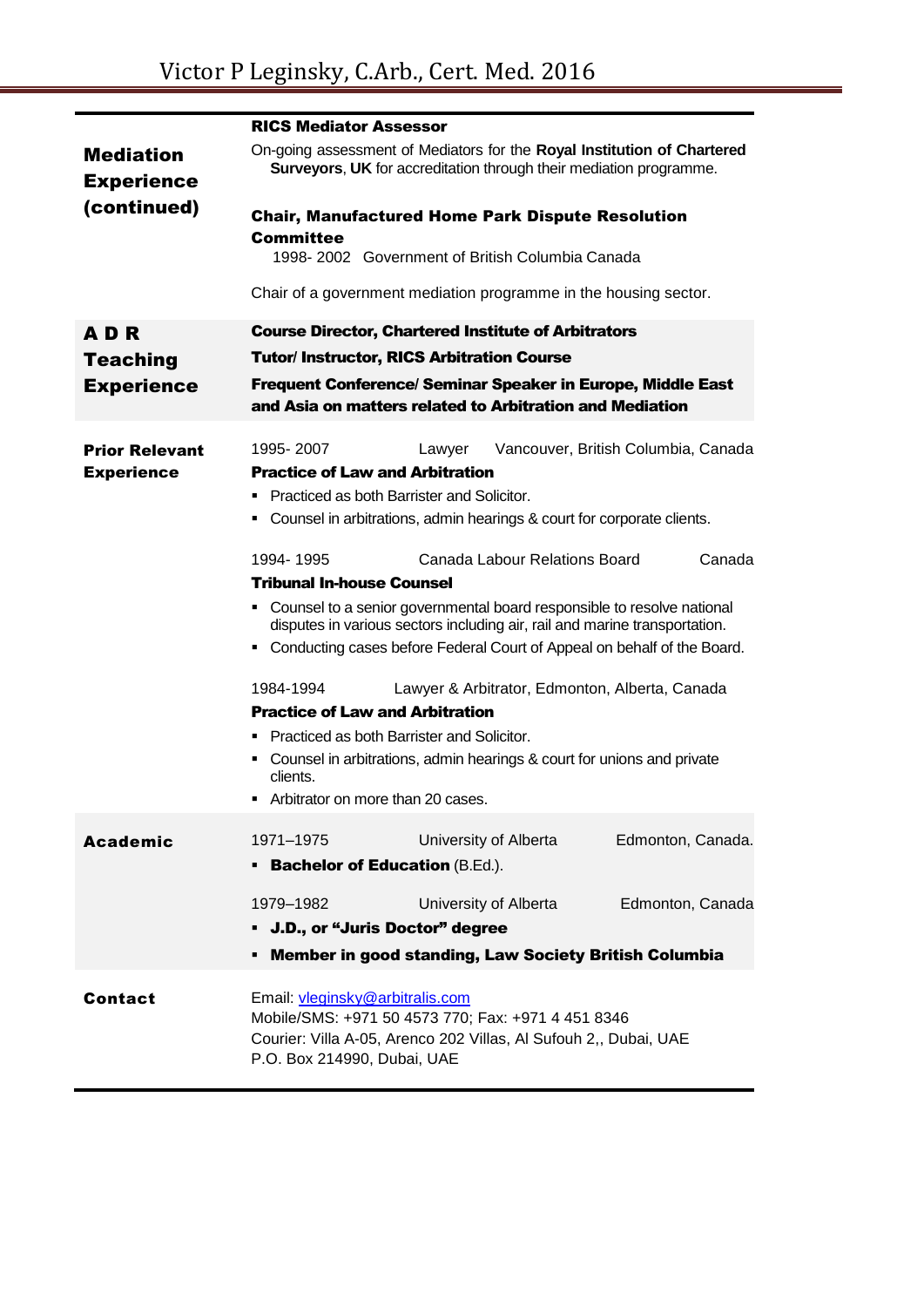## Arbitration Experience

- 1. Co-arbitrator in a large construction case administered by Qatar International Centre for Conciliation and Arbitration (QICCA) seated in Doha (current);
- 2. Sole arbitrator, ICC construction case seated in Doha, Qatar relating to breach of construction subcontract; (current)
- 3. Co-arbitrator in a DIAC construction case relating to the construction of a hotel resort (current);
- 4. Co-arbitrator in a Abu Dhabi Centre for Conciliation and Arbitration (ADCCAC) construction case in Abu Dhabi, UAE, relating to alleged breach of construction contract; (current);
- 5. Sole arbitrator in **two** high-value DIAC cases involving two parties in a joint-venture in a large project based in Africa; (one current)
- 6. Co-arbitrator in a DIFC-LCIA case between an oil, gas and petrochemical services company and an energy infrastructure entity; (current)
- 7. Co-arbitrator, ICC construction case seated in Doha, Qatar relating to breach of construction subcontract with counterclaim; (current)
- 8. Co-arbitrator in a DIAC arbitration case involving failure to properly implement under a software agreement;
- 9. Sole arbitrator in a DIFC-LCIA arbitration related to a high-profile property development dispute in Dubai, UAE; (current)
- 10. Co-Arbitrator; UNCITRAL Rules *ad hoc* case construction-related case seated in Qatar involving an African company against a Qatari company
- 11. Chairman, UNCITRAL Rules *ad hoc* case involving the Gulf branch of a UK company against a foreign state;
- 12. Chairman, high-value construction matter involving a large UAE hotel-entertainment complex;
- 13. Co-arbitrator, three person tribunal, in a dispute alleging a failure on the part of a real estate developer to hand over a property unit contrary to the contract and the UAE law;
- 14. Co-arbitrator, three person tribunal, in a dispute between two companies over the sale and purchase of eight property units contrary to the contract and the UAE law, with jurisdictional issues;
- 15. Sole arbitrator in a dispute alleging a failure on the part of two real estate developers to reimburse for a failure to hand over three property units contrary to the contract and the UAE law;
- 16. Co-arbitrator in a high-value UAE Abu Dhabi breach of contract case regarding the supply and infrastructure provision at certain plots of development land;
- 17. Sole Arbitrator in a UAE Abu Dhabi breach of contract case between two companies regarding honouring of a settlement deed in a construction-related matter;
- 18. Sole arbitrator in a dispute alleging a failure on the part of a real estate developer to hand over property units contrary to the contract and the UAE law;
- 19. Chairman of three-person tribunal in a UAE Abu Dhabi real estate breach of contract case between two companies regarding the provision of certain properties;
- 20. Chairman of three-person tribunal in a UAE real estate breach of contract case regarding the construction of a high value luxury villa, with a complex interim relief application;
- 21. Co-arbitrator, three person tribunal, in a dispute between two companies over the provision of land for re-development under the UAE law;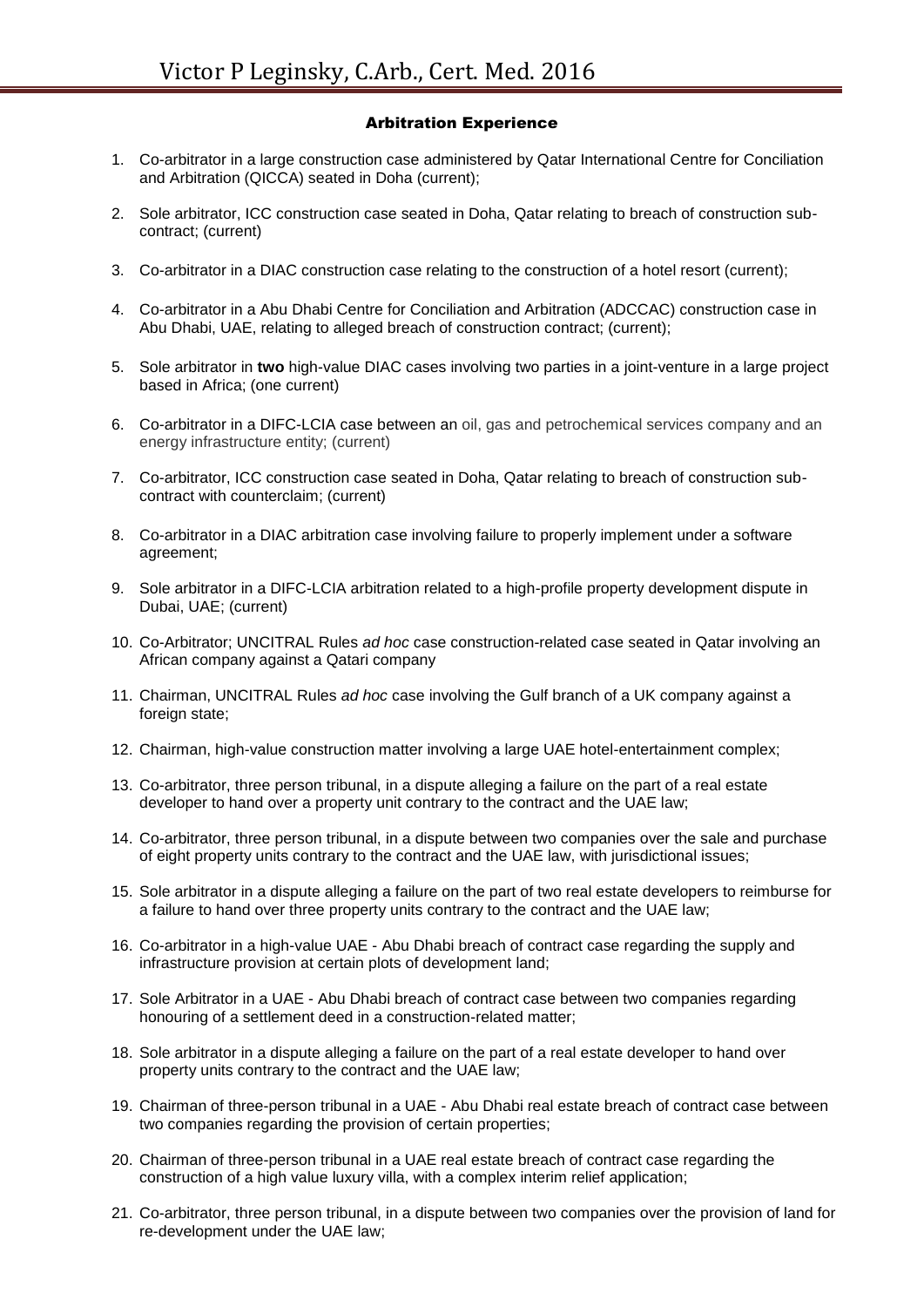- 22. Co-arbitrator, three person tribunal, in a complex, high-value dispute between two companies over the provision of land for re-development under the UAE law (current);
- 23. Co-arbitrator, three person tribunal, in a dispute alleging a failure on the part of a real estate developer to hand over property units contrary to the contract and the UAE law, with complex corporate identity issues involved;
- 24. Sole arbitrator in a dispute alleging a failure on the part of a real estate developer to hand over property contrary to the contract and the UAE law, with a counter-claim for non-payment;
- 25. Sole arbitrator in a dispute alleging a failure on the part of a real estate developer to hand over property units contrary to the contract and the UAE law;
- 26. Co-arbitrator, three person tribunal, in a dispute alleging a failure on the part of a real estate developer to hand over property units contrary to the contract and the UAE law;
- 27. Co-arbitrator, three person tribunal, in a dispute alleging a failure on the part of a real estate developer to hand over property units contrary to the contract and the UAE law (current);
- 28. Co-arbitrator, three person tribunal, in a dispute alleging a failure on the part of a real estate developer to hand over property units contrary to the contract and the UAE law;
- 29. Chairman of three-person tribunal in a UAE real estate breach of contract case regarding both the sale and construction of a real estate property;
- 30. Chairman of three-person tribunal in a UAE real estate breach of contract case between two companies regarding the provision of seven properties;
- 31. Chairman of three-person tribunal in a UAE property breach of contract case regarding the provision of a large plot of industrial land for development;
- 32. Sole arbitrator in a dispute concerning the provision of a real estate property, with many complex jurisdictional issues;
- 33. Co-arbitrator, three person tribunal in a dispute alleging a failure on the part of one company to hand over six office units to another company;
- 34. 36. Chairman of three-person tribunals in respect of **five** related UAE real estate breach of contract cases involving lengthy leasing arrangements;
- 37. Chairman of three-person tribunal in a UAE real estate breach of contract case between two companies regarding the provision of a floor in an office tower;
- 38. Co-arbitrator, 3-person Tribunal, in an ICC construction-related arbitration;
- 39. Sole arbitrator in a dispute between 2 companies concerning a project development agreement affecting industrial land in the UAE (settled by consent award);
- 40. Sole arbitrator in a dispute between two companies for the enforcement of a settlement agreement (settled by consent award);
- 41. Chairman of three-person tribunal in a UAE construction breach of contract case; arbitration through Dubai Courts being run as an *ad hoc* arbitration;
- 42. Co-arbitrator, three person Tribunal in breach of contract matter; failure to honour contract for sale of a business;
- 43. Sole Arbitrator in a real estate matter against a developer in the UAE for breach of contract and breach of real estate law in failing to honour an assignment and complete a number of properties as required by UAE law and under the terms of the contract;
- 44. Sole Arbitrator in a real estate matter against a developer in the UAE for breach of contract and breach of real estate law in failing to honour an assignment and complete a number of properties as required by UAE law and under the terms of the contract;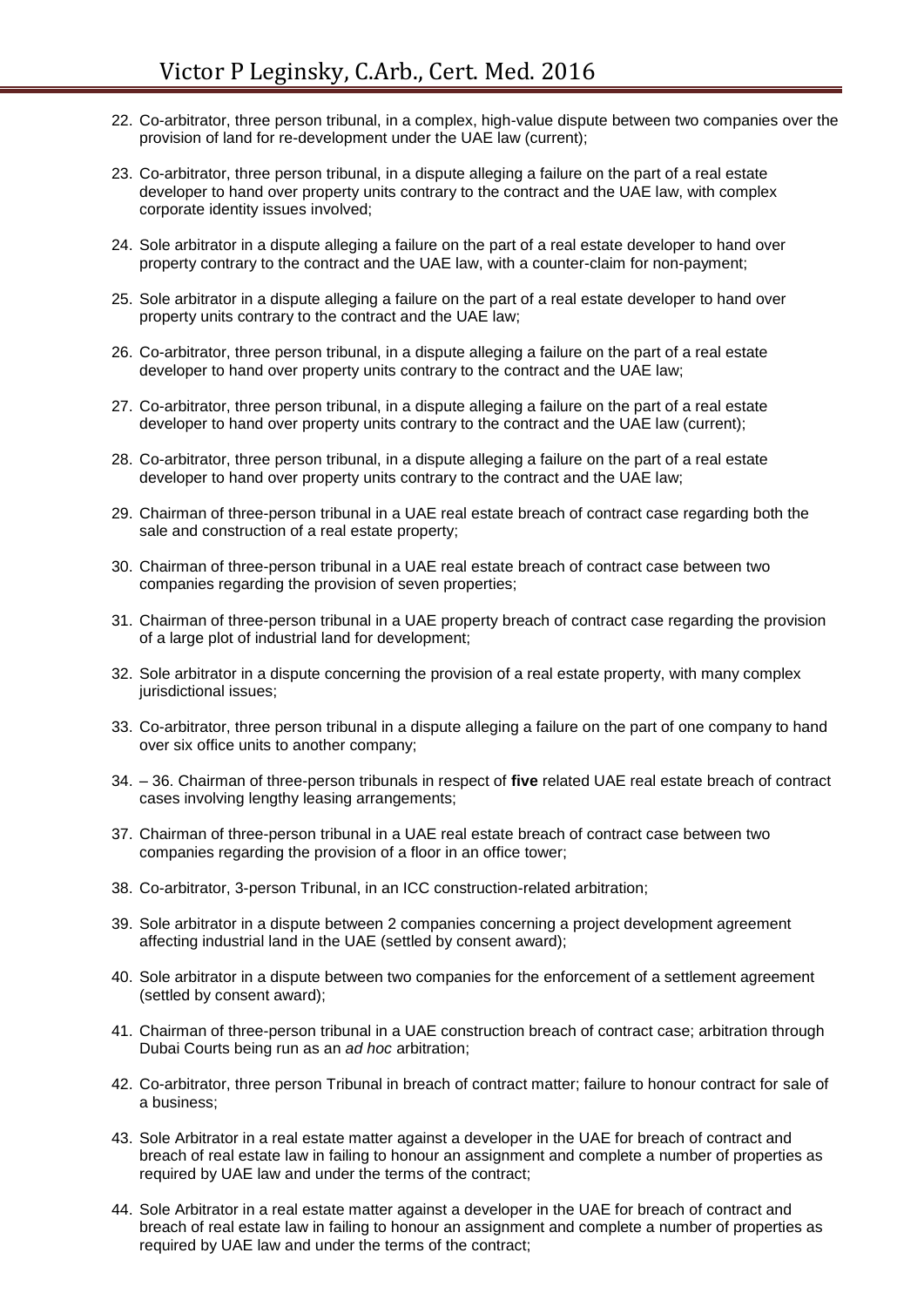- 45. Sole Arbitrator in a leasehold interest purchase matter against a developer in the UAE for breach of contract in failing to provide a property as required under the terms of the contract;
- 46. Sole Arbitrator in a leasehold interest purchase matter against a developer in the UAE for breach of contract in failing to provide a property as required under the terms of the contract;
- 47. Sole Arbitrator in a leasehold interest purchase matter against a developer in the UAE for breach of contract in failing to provide a property as required under the terms of the contract;
- 48. Chairman of three person tribunal in a real estate matter against a developer in the UAE for breach of contract and breach of real estate law in failing to complete a property as required under the terms of the contract by UAE law;
- 49. Chairman of a three-person tribunal in a breach of contract case for architectural services (settled);
- 50. Sole arbitrator in a high value construction contract matter in the UAE relating to project delay, failure to execute and consequent loss of profit in several related projects;
- 51. Sole Arbitrator in a real estate matter against a developer in the UAE for breach of contract in failing to provide a property as required under the terms of the contract, and for consequent damages and loses for so failing to provide (settled by consent award);
- 52. Sole Arbitrator in a real estate matter against a developer in the UAE for breach of contract in failing to provide a property as required under the terms of the contract, and for consequent damages and loses for so failing to provide (settled by consent award);
- 53. Sole Arbitrator in a real estate matter against a developer in the UAE for breach of contract in failing to provide a property as required under the terms of the contract, and for consequent damages and loses for so failing to provide (settled by consent award);
- 54. Sole Arbitrator in a real estate matter against a developer in the UAE for breach of contract in failing to provide a property as required under the terms of the contract, and for consequent damages and loses for so failing to provide (settled by consent award);
- 55. Sole Arbitrator in a real estate matter against a developer in the UAE for breach of contract in failing to provide a property as required under the terms of the contract, and for consequent damages and loses for so failing to provide (settled by consent award);
- 56. Chairman of a three-person tribunal in a real estate matter against a developer in the UAE for breach of contract and breach of real estate law in failing to complete a property as required by UAE law and under the terms of the contract;
- 57. Chairman of three-person tribunal in UAE in a large breach of contract matter, failing to pay commission on sale of commercial and residential property;
- 58. Chairman of a three-person tribunal in a real estate matter against a developer in the UAE for breach of contract and breach of real estate law in failing to complete a property as required by UAE law and under the terms of the contract;
- 59. Sole Arbitrator in a real estate matter against both a broker and a developer in the UAE for breach of contract and breach of real estate law in failing to complete a property as required by UAE law and under the terms of the contract;
- 60. Sole Arbitrator in a real estate matter against both a real estate developer in the UAE for breach of contract and breach of real estate law in failing to complete a property as required by UAE law and under the terms of the contract;
- 61. Sole arbitrator in a breach of contract for services claim for provision of design services;
- 62. Member of three person tribunal in matter relating to sale of an apartment (settled);
- 63. Sole Arbitrator in a real estate matter against a developer in the UAE for breach of contract and breach of real estate law in failing to complete a property as required by UAE law and under the terms of the contract;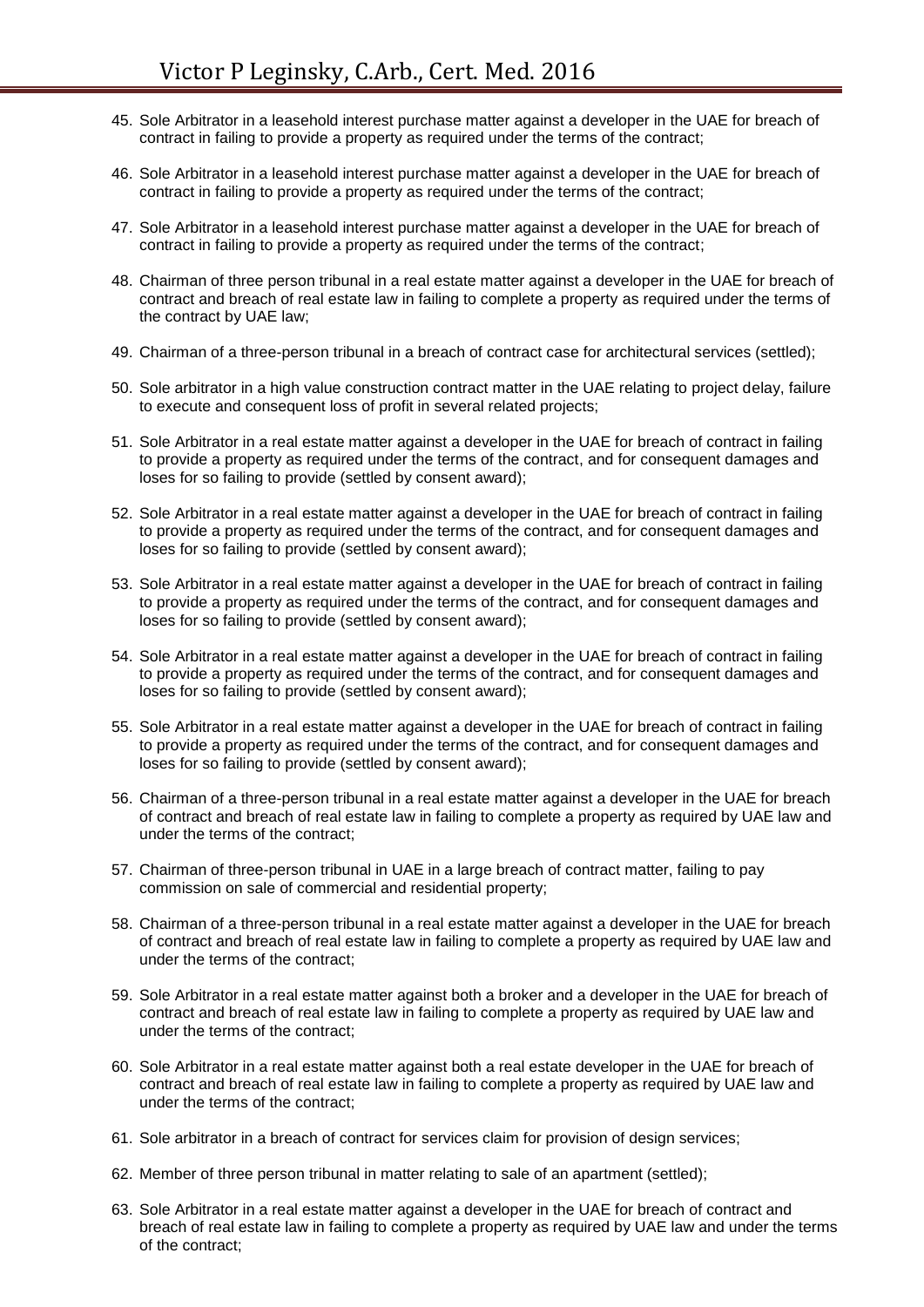- 64. Sole Arbitrator in a real estate matter against a developer in the UAE for breach of contract and breach of real estate law in failing to complete a property as required by UAE law and under the terms of the contract;
- 65. Sole Arbitrator in a real estate matter against a developer in the UAE for breach of contract and breach of real estate law in failing to complete a property as required by UAE law and under the terms of the contract;
- 66. Sole Arbitrator in a real estate matter against a developer in the UAE for breach of contract and breach of real estate law in failing to complete a property as required by UAE law and under the terms of the contract;
- 67. Arbitrator member of three-person tribunal in a real estate damages claim for construction failure in a property in the UAE;
- 68. Sole arbitrator in a real estate matter brought by a potential purchaser in the UAE upon the failure of the seller to complete the sale;
- 69. Chairman of three-person arbitration tribunal in a breach of a construction contract claim by a contractor relating to the supply of steel by the UAE branch of a Malaysian company;
- 70. Sole arbitrator in a breach of construction contract claim by a major master developer against two large contracting companies regarding a large development in UAE;
- 71. Member of arbitration panel in a breach of contract case in a college (Canada);
- 72. Member of arbitration panel in a breach of contract case in a college (Canada);
- 73. Member of arbitration panel in a breach of contract case in a college (Canada);
- 74. Member of arbitration panel in a breach of contract case in a college (Canada);
- 75. Member of arbitration panel in a breach of contract case in the retail food industry (Canada);
- 76. Member of arbitration panel in a breach of contract case in the retail food industry (Canada);
- 77. Member of arbitration panel in a breach of contract case in the retail food industry (Canada);
- 78. Member of arbitration panel in a breach of contract case in the retail food industry (Canada);
- 79. Member of arbitration panel in a breach of contract case in a college (Canada);
- 80. Member of arbitration panel in a breach of contract case in an education institution (Canada);
- 81. Member of arbitration panel in a breach of contract case in the retail drug industry (Canada);
- 82. Member of arbitration panel in a breach of contract case in a college (Canada);
- 83. Member of arbitration panel in a breach of contract case in an education institution (Canada);
- 84. Member of arbitration panel in a breach of contract case in an education institution (Canada);
- 85. Member of arbitration panel in a breach of contract case in an education institution (Canada);
- 86. Member of arbitration panel in a breach of contract case in a medical institution (Canada);
- 87. Member of arbitration panel in a breach of contract case in a medical institution (Canada);
- 88. Member of arbitration panel in a breach of contract case in a medical institution (Canada);
- 89. Member of arbitration panel in a breach of contract case in a medical institution (Canada);
- 90. Member of arbitration panel in a breach of contract case in a medical institution (Canada);
- 91. Member of arbitration panel in a breach of contract case in a medical institution (Canada);